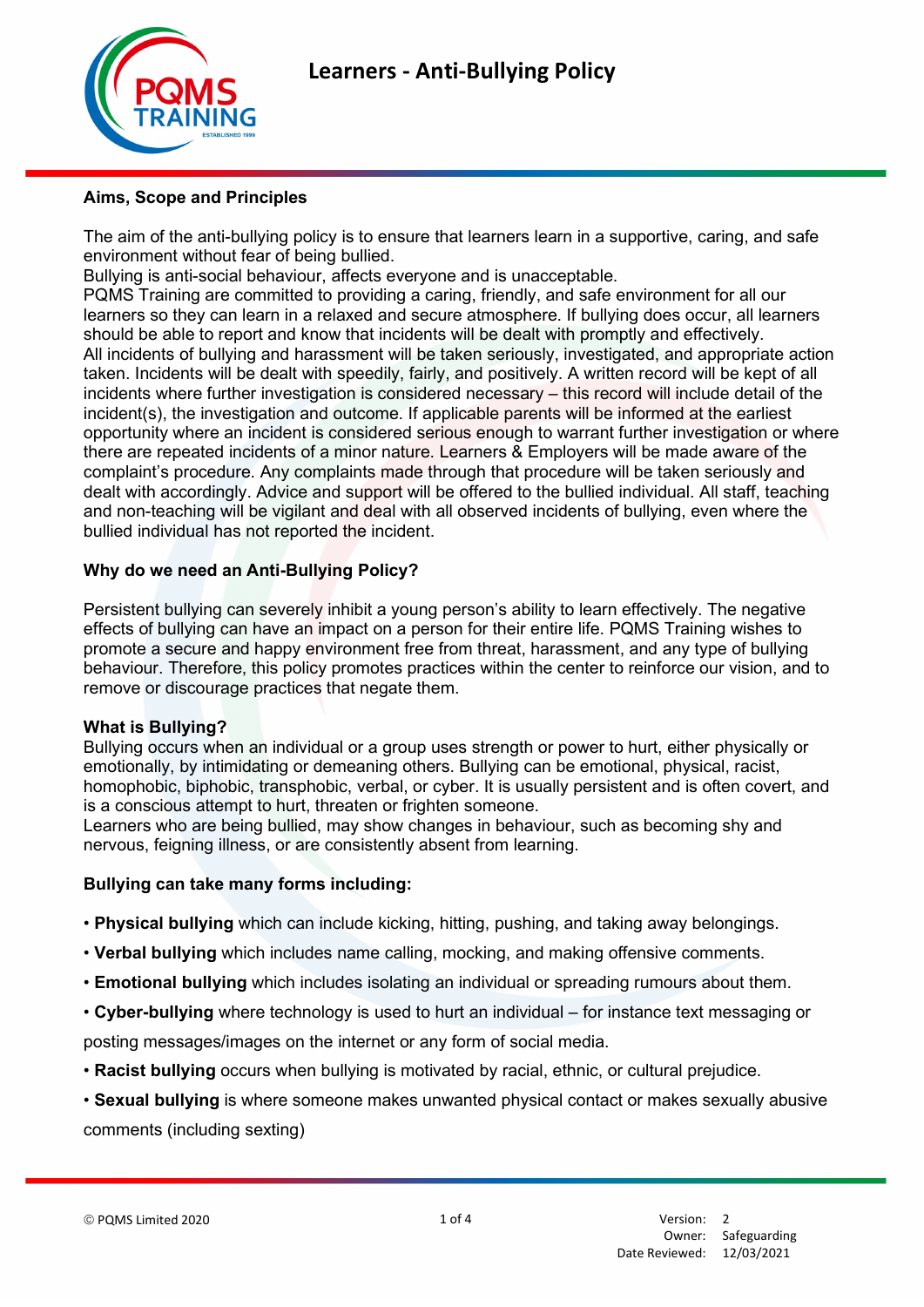

• Homophobic and biphobic bullying occurs when bullying is motivated by a prejudice against lesbian, gay or bisexual people.

• Transphobic bullying occurs when bullying is motivated by a prejudice against people who

identify as trans

• Disablist bullying occurs when bullying is motivated by a prejudice against people with any form of disability.

• Sexist bullying occurs when bullying is motivated by a prejudice against someone because of

their gender

With the advance in new technologies, PQMS Training is aware there is an increased risk of Cyber bullying using e-mails, instant messenger, social networking sites, and public websites inappropriately. Therefore, PQMS has an IT acceptable policy which all learners sign, along with a separate On-line safety policy.

# Some warning signs that a learner is being bullied.

- Changes in performance.
- Appears anxious.
- Regularly feeling sick or unwell.
- Reluctance to come into the centre or periods of absence from work.
- Clothes/bags torn or damaged.
- Money/possessions going missing.
- Unexplained cuts and bruises.
- Unexplained behaviour changes, e.g., moody, bad-tempered, tearful.
- Unhappiness.
- Loss of appetite. Not sleeping. Loss of weight
- Seen alone a lot both in the classroom and during break.
- Not very talkative. Some reasons why people bully.
- Desire to appear powerful.
- Feelings of inadequacy
- Difficulties at home.

## Who learners can talk to if they have any concerns about bullying.

- Trainers/Assessors
- A member of the Management Team
- Safeguarding Officers
- Learning Support Co-Ordinator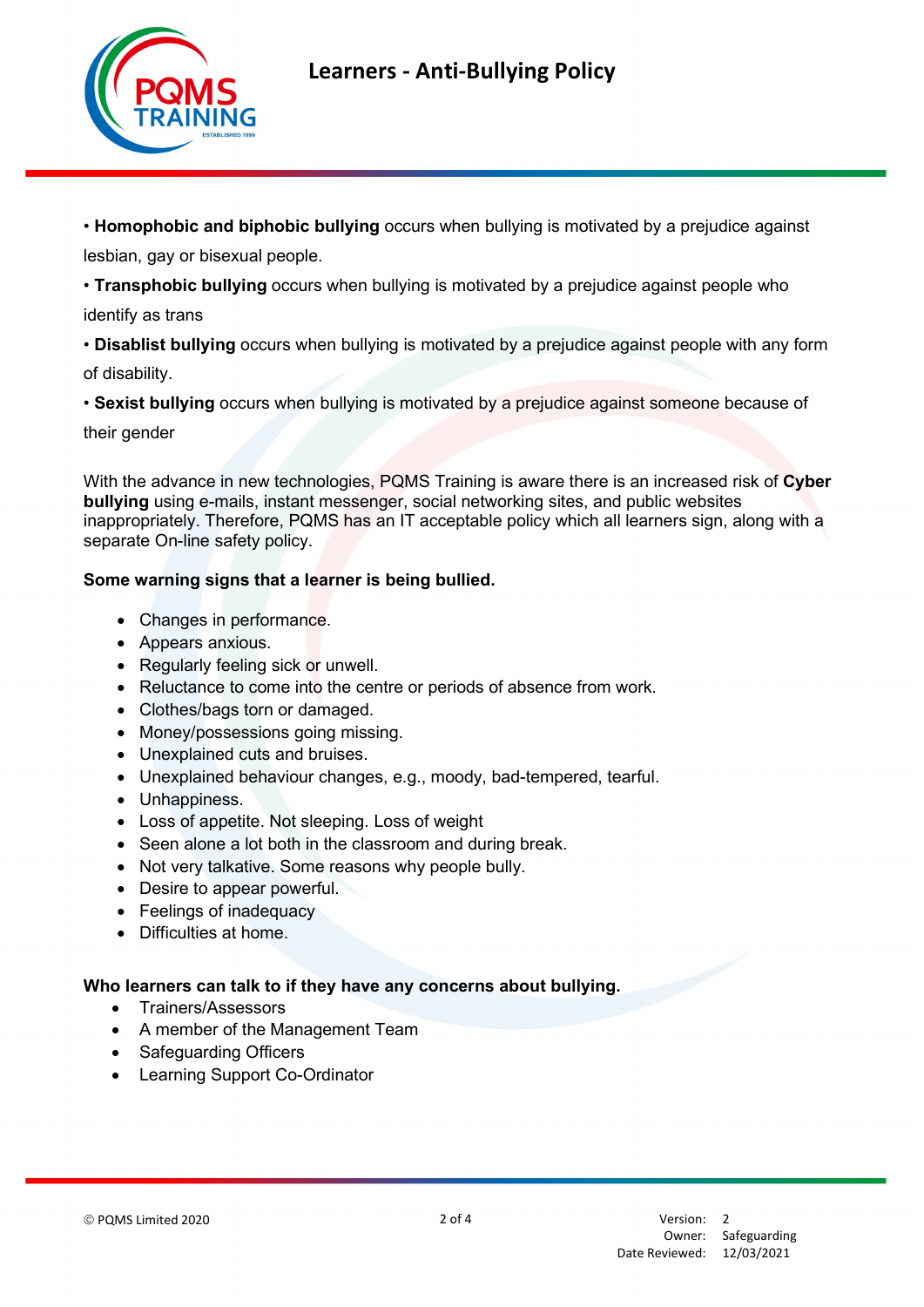

Learners can feel confident that any of the above will listen to their problem. Learners who have been bullied will be supported by:

1. Offering an immediate opportunity to discuss the experience with a member of staff of their choice.

- 2. Reassuring the learner that action will be taken.
- 3. Offering continuous support
- 4. Restoring self-esteem and confidence

### Learners who have bullied will be helped by:

- 1. Discussing what happened
- 2. Discovering why the learner became involved.
- 3. Establishing the wrong-doing and the need to change.

## Staff responses will vary depending on the nature of the incident, but may include:

- 1. Counselling
- 2. Involvement of external agencies
- 3. Monitoring by Learner Support Co-Ordinator/Apprenticeship Trainer Assessor /Managers
- 4. Peer support/peer mentoring
- 5. Formal recording of incident (racism, homophobic, biphobic, transphobic)
- 6. Reference to signed Learning Agreement and Zero Tolerance Policy
- 7. Liaison with parents/carer/social worker
- 9. Exclusion from programme

## Anti-Bullying Procedures (Zero Tolerance Policy)

It is made clear during induction that bullying in any form is unacceptable. It will be taken seriously and dealt with promptly. Learners will sign a learning agreement confirming they will adhere to all relevant policies and procedures.

#### Staff Responsibilities

- To be aware of the signs of bullying
- To listen to all parties involved in incidents
- To investigate incidents promptly and as fully as possible
- To take appropriate action or to refer to management or named staff as appropriate
- To record on "My Concern if appropriate \*
- To share with parents/carers of the victim and bully, incidents of persistent and/or serious bullying